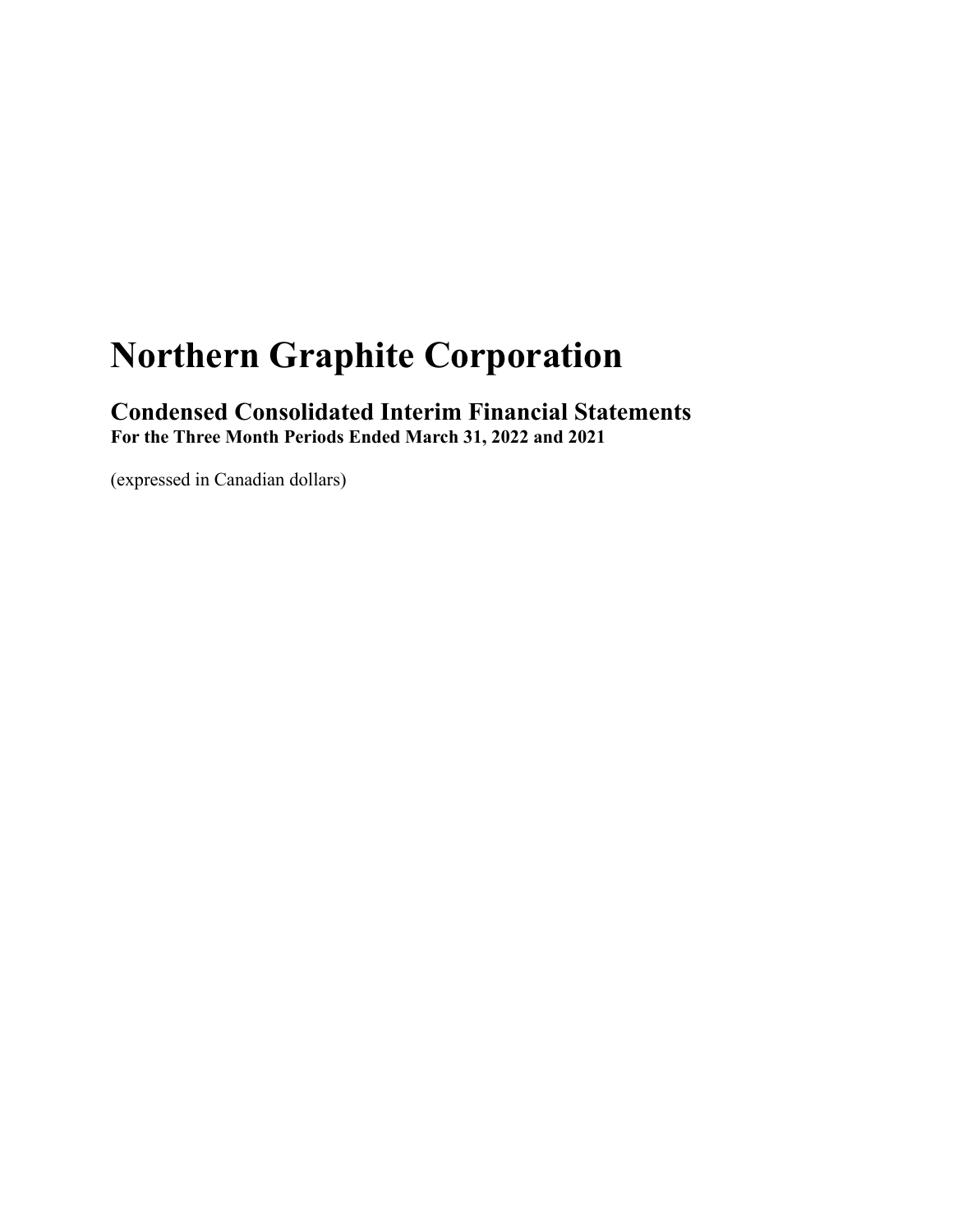# **Northern Graphite Corporation**

# **Condensed Consolidated Interim Statements of Financial Position**

(expressed in Canadian dollars)

| (Unaudited)                                        | As at          | As at          |
|----------------------------------------------------|----------------|----------------|
|                                                    | March 31,      | December 31,   |
|                                                    | 2022           | 2021           |
|                                                    | \$             | S              |
| <b>Assets</b>                                      |                |                |
| <b>Current</b>                                     |                |                |
| Cash and cash equivalents                          | 568,162        | 3,577,643      |
| Funds held in escrow (note 8)                      | 18,617,556     |                |
| HST receivable                                     | 74,108         | 79,411         |
| Prepaid expenses and deposits                      | 186,794        | 64,786         |
| Marketable securities (note 4)                     | 680,000        | 750,000        |
| Deferred costs (note 7)                            | 2,665,821      | 750,492        |
|                                                    | 22,792,441     | 5,222,332      |
| Restricted cash and reclamation deposits (note 14) | 2,662,471      | 845,883        |
| Property, equipment and intangibles (note 5)       | 154,862        | 69,624         |
| Exploration and evaluation assets (note 6)         | 13,641,512     | 13,518,393     |
|                                                    |                |                |
| Total assets                                       | 39,251,286     | 19,656,232     |
|                                                    |                |                |
| <b>Liabilities</b>                                 |                |                |
| <b>Current</b>                                     |                |                |
| Accounts payable and accrued liabilities           | 1,895,114      | 1,562,028      |
| Subscription receipts payable (note 8)             | 19,321,875     |                |
|                                                    | 21,216,989     | 1,562,028      |
| Reclamation and site closure provision (note 14)   | 366,689        | 362,180        |
| <b>Total liabilities</b>                           | 21,583,678     | 1,924,208      |
|                                                    |                |                |
| Shareholders' equity                               |                |                |
| Share capital (note 8)                             | 31,064,667     | 30,862,348     |
| Warrants (note 8)                                  | 1,325,341      | 626,566        |
| Contributed surplus (note 8)                       | 3,541,525      | 2,502,850      |
| Accumulated deficit                                | (18, 263, 925) | (16, 259, 740) |
| Total shareholders' equity                         | 17,667,608     | 17,732,024     |
|                                                    |                |                |
| Total liabilities and shareholders' equity         | 39,251,286     | 19,656,232     |
|                                                    |                |                |

Nature of operations (note 1) Subsequent events (notes 7 and 16)

*The accompanying notes are an integral part of these condensed consolidated interim financial statements.* 

**Approved by the Board of Directors and authorized for issue on May 27, 2022** 

 **(signed)** *Gregory Bowes***, Director (signed)** *Donald Christie***, Director**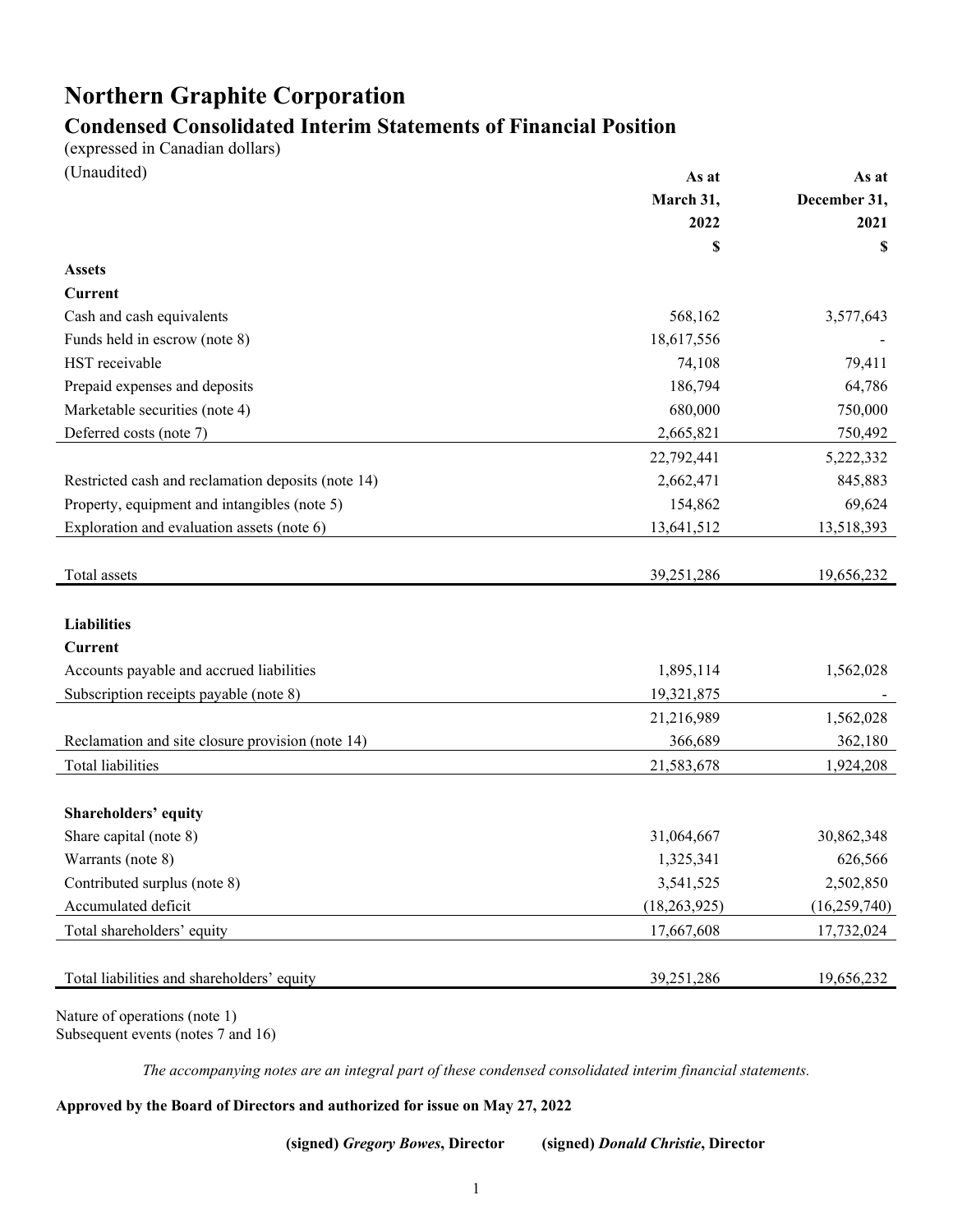# **Northern Graphite Corporation Condensed Consolidated Interim Statements of (Loss) Income and Comprehensive (Loss) Income**

(expressed in Canadian dollars) (Unaudited)

|                                                       | <b>Three Months Ended</b> |            |
|-------------------------------------------------------|---------------------------|------------|
|                                                       | March 31,                 |            |
|                                                       | 2022                      | 2021       |
|                                                       | \$                        | S          |
| General and administrative expenses                   |                           |            |
| Legal and audit                                       | 29,858                    | 8,952      |
| Office, management and director fees (note 12)        | 436,144                   | 142,463    |
| Promotion and investor relations                      | 74,932                    | 47,484     |
| Regulatory and transfer agent                         | 46,671                    | 17,719     |
| Project evaluation and acquisition                    | 305,335                   |            |
| Share-based payments (notes 8 and 12)                 | 1,090,684                 | 6,621      |
| Depreciation (note 5)                                 | 7,874                     | 7,874      |
|                                                       | 1,991,498                 | 231,113    |
|                                                       |                           |            |
| <b>Loss from operations</b>                           | (1,991,498)               | (231, 113) |
| Interest income                                       | 5,304                     | 2,048      |
| (Loss) gain on marketable securities (note 4)         | (70,000)                  | 273,185    |
| (Loss) income and comprehensive (loss) income         | (2,056,194)               | 44,120     |
|                                                       |                           |            |
| (Loss) income per share – basic and diluted           | (0.03)                    | 0.00       |
| Weighted average number of shares – basic and diluted | 81,691,573                | 71,361,952 |

*The accompanying notes are an integral part of these condensed consolidated interim financial statements.*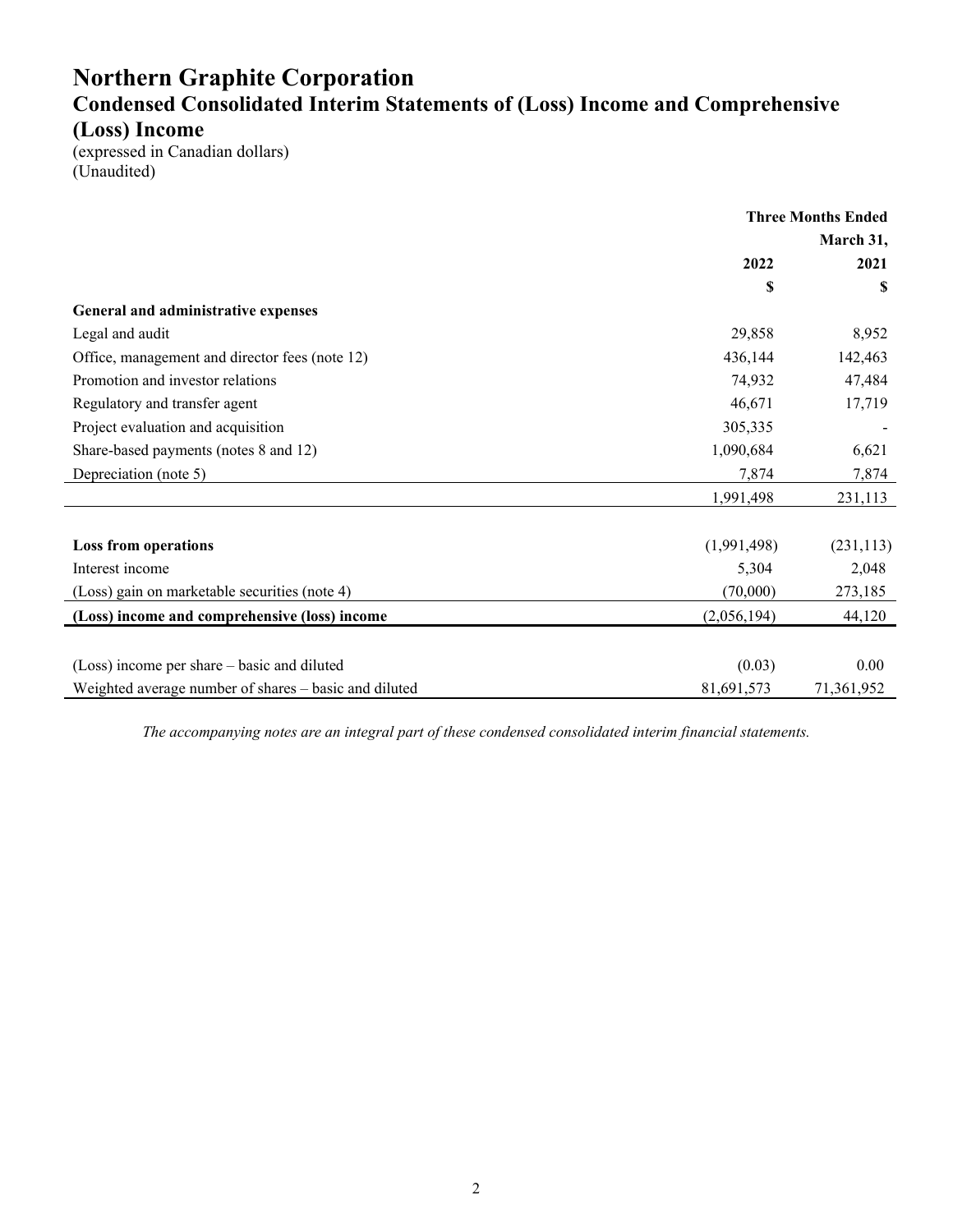# **Northern Graphite Corporation Condensed Consolidated Interim Statements of Changes in Shareholders' Equity**

(expressed in Canadian dollars) (Unaudited)

|                                                 | Number of  |               |            | Contributed | Accumulated    |              |
|-------------------------------------------------|------------|---------------|------------|-------------|----------------|--------------|
|                                                 | shares     | Share capital | Warrants   | surplus     | deficit        | <b>Total</b> |
|                                                 |            |               | J.         |             | S              | S            |
| Balance, December 31, 2021                      | 81,371,422 | 30,862,348    | 626,566    | 2,502,850   | (16, 259, 740) | 17,732,024   |
| Issuance of agents' warrants (note 8)           |            |               | 744,719    |             |                | 744,719      |
| Exercise of warrants (note 8)                   | 347,500    | 202,319       | (45, 944)  |             |                | 156,375      |
| Expiry of stock options (note 8)                |            |               |            | (52,009)    | 52,009         |              |
| Share-based payments (note 8 and 12)            |            |               |            | 1,090,684   |                | 1,090,684    |
| Loss and comprehensive loss for the period      |            |               |            |             | (2,056,194)    | (2,056,194)  |
| Balance, March 31, 2022                         | 81,718,922 | 31,064,667    | 1,325,341  | 3,541,525   | (18, 263, 925) | 17,667,608   |
|                                                 |            |               |            |             |                |              |
| <b>Balance, December 31, 2020</b>               | 65,112,756 | 25,098,662    | 945,813    | 2,405,345   | (13,780,802)   | 14,669,018   |
| Issuance of common shares and warrants (note 8) | 10,688,000 | 2,133,934     | 659,830    |             |                | 2,793,764    |
| Exercise of warrants (note 8)                   | 3,020,000  | 1,639,035     | (431, 035) |             |                | 1,208,000    |
| Expiry of warrants (note 8)                     |            | 126,909       | (126,909)  |             |                |              |
| Share-based payments (note 8 and 12)            |            |               |            | 6,621       |                | 6,621        |
| Income and comprehensive income for the period  |            |               |            |             | 44,120         | 44,120       |
| Balance, March 31, 2021                         | 78,820,756 | 28,998,540    | 1,047,699  | 2,411,966   | (13, 736, 682) | 18,721,523   |

*The accompanying notes are an integral part of these condensed consolidated interim financial statements.*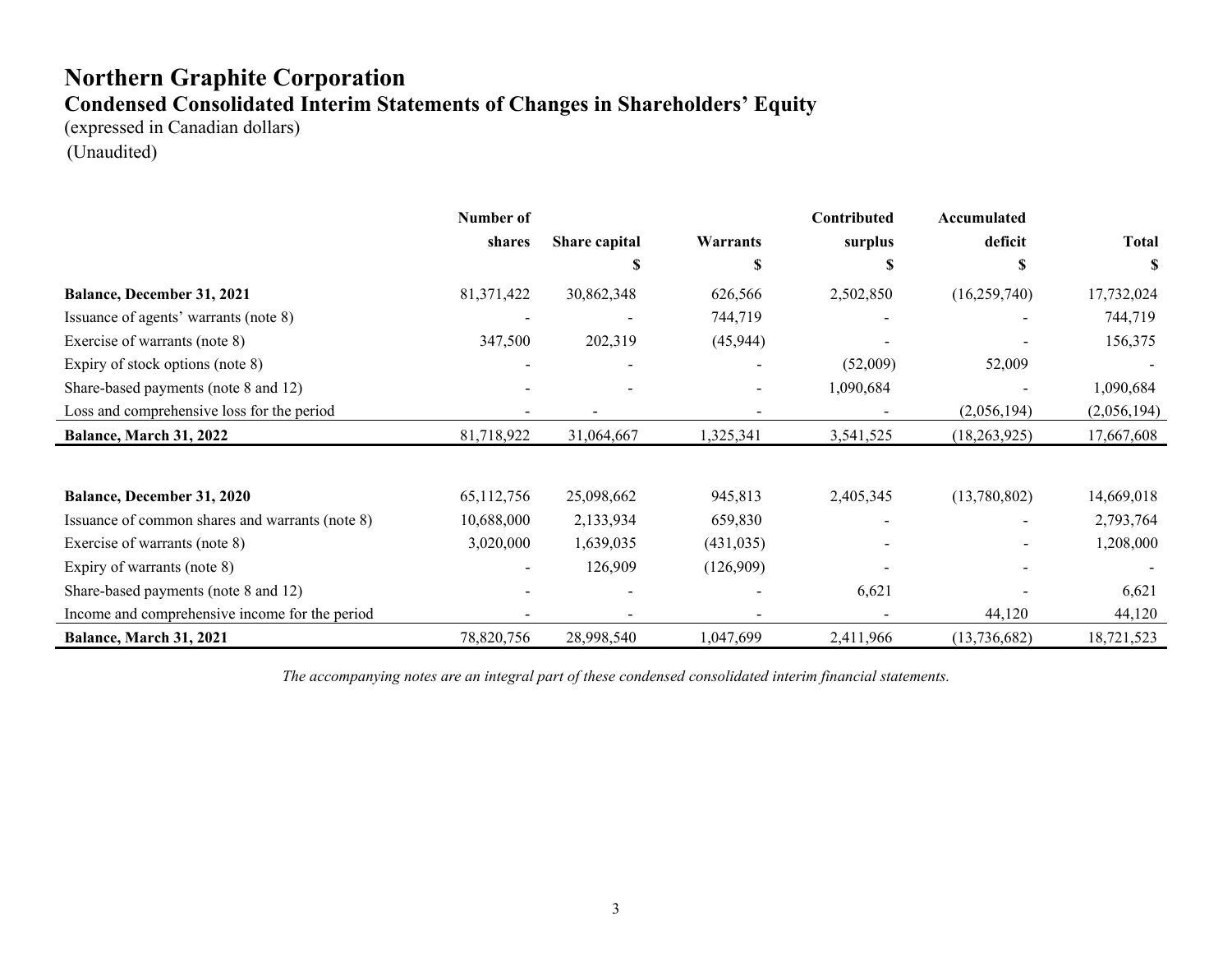# **Northern Graphite Corporation Condensed Consolidated Interim Statements of Cash Flows**

(expressed in Canadian dollars) (Unaudited)

|                                                          | <b>Three Months Ended</b><br>March 31, |            |
|----------------------------------------------------------|----------------------------------------|------------|
|                                                          | 2022                                   | 2021       |
|                                                          | \$                                     | \$         |
| Cash provided by (used in)                               |                                        |            |
| <b>Operating activities</b>                              |                                        |            |
| (Loss) income for the year                               | (2,056,194)                            | 44,120     |
| Items not affecting cash:                                |                                        |            |
| Accretion of asset retirement obligation (note 14)       | 4,509                                  | 975        |
| Unrealized loss (gain) on marketable securities (note 4) | 70,000                                 | (273, 185) |
| Depreciation (note 5)                                    | 7,874                                  | 7,874      |
| Share-based payments (note 8 and 12)                     | 1,090,684                              | 6,621      |
| Change in non-cash working capital items:                |                                        |            |
| HST receivable                                           | 5,303                                  | (24, 340)  |
| Prepaid expenses and deposits                            | (122,008)                              | (16,768)   |
| Accounts payable and accrued liabilities                 | 320,504                                | (52, 604)  |
| Net cash used in operating activities                    | (679, 328)                             | (307, 307) |
| <b>Financing activities</b>                              |                                        |            |
| Issuance of common shares and warrants, net (note 8)     |                                        | 2,793,764  |
| Subscription receipts payable (note 8)                   | 19,321,875                             |            |
| Proceeds from exercise of warrants                       | 156,375                                | 1,208,000  |
| Deferred financing costs (note 7)                        | (1, 111, 776)                          |            |
| Net cash (used in) provided by financing activities      | 18,366,474                             | 4,001,764  |
| <b>Investing activities</b>                              |                                        |            |
| Net subscription receipts held in escrow (note 8)        | (18,617,556)                           |            |
| Restricted cash (note 14)                                | (1,816,588)                            |            |
| Property, equipment and intangibles (note 5)             | (60, 112)                              |            |
| Exploration and evaluation costs (note 6)                | (143, 537)                             | (34,871)   |
| Deferred acquisition costs (note 7)                      | (58, 834)                              |            |
| Net cash used in investing activities                    | (20,696,627)                           | (34, 871)  |
|                                                          |                                        |            |
| Net increase (decrease) in cash and cash equivalents     | (3,009,481)                            | 3,659,586  |
| Cash and cash equivalents, beginning                     | 3,577,643                              | 1,211,575  |
| Cash and cash equivalents, end                           | 568,162                                | 4,871,161  |

Supplemental cash flow information (note 10)

*The accompanying notes are an integral part of these condensed consolidated interim financial statements.*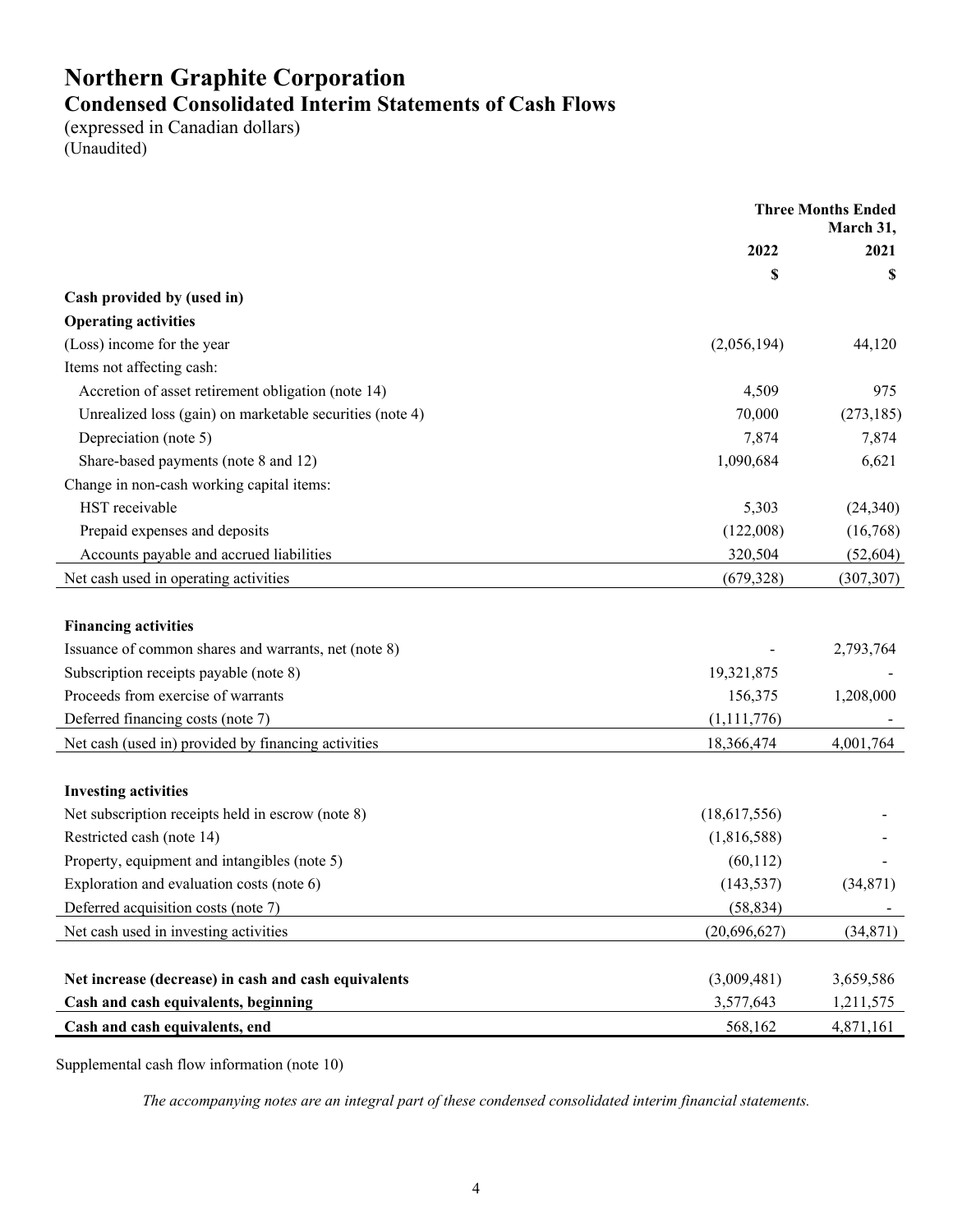(expressed in Canadian dollars)

### *1. Nature of operations*

Northern Graphite Corporation ("Northern" or the "Company") is an exploration and development stage company engaged in the acquisition, exploration and development of graphite properties. The Company was incorporated under the laws of the Province of Ontario on February 25, 2002. Northern holds a 100% interest in the Bissett Creek Graphite Property (the "Bissett Creek Property") and an option to earn up to an 80% interest in the South Okak Project ("South Okak"). The Company is listed on the TSX Venture Exchange (symbol "NGC") and the OTC Markets (symbol "NGPHF"). During November 2021 the Company incorporated a wholly owned subsidiary, Graphite Nordique Inc., to hold certain mineral property assets. Subsequent to March 31, 2022, the Company acquired the producing Lac des lles graphite mine in Quebec and the Okanjande graphite deposit and Okorusu processing plant in Namibia (note 16).

The Company's registered office is Suite 6000, 1 First Canadian Place, 100 King Street West, Toronto, Ontario M5X 1E2. The Company's mailing address is P.O. Box 279, Manotick (Ottawa), Ontario K4M 1A3.

### *2. Basis of preparation*

### a. *Statement of compliance*

These condensed consolidated interim financial statements for the three month period ended March 31, 2022 (the "Interim Financial Statements") have been prepared in accordance with International Accounting Standard 34, Interim Financial Reporting ("IAS 34"). These Interim Financial Statements do not include all the information and disclosures required in annual financial statements and should be read in conjunction with the Company's audited annual consolidated financial statements for the years ended December 31, 2021 and 2020, which have been prepared in accordance with International Financial Reporting Standards ("IFRS").

The Interim Financial Statements were approved and authorized for issue by the Board of Directors on May 27, 2022.

### *b. Basis of consolidation*

Subsidiaries are entities over which the Company has control. Subsidiaries are fully consolidated from the date on which control is transferred to the Company until the date on which control ceases. These consolidated financial statements include the accounts of the wholly-owned subsidiary Graphite Nordique Inc., which was incorporated in Canada. All inter-company balances, and gains and losses on intercompany transactions, have been eliminated for consolidation purposes.

### *c. Basis of measurement*

The Interim Financial Statements have been prepared on a historical cost basis except those accounts as noted in the financial instruments section (note 11). In addition, the Interim Financial Statements have been prepared using the accrual basis of accounting.

### *d. Functional and presentation currency*

These financial statements are presented in Canadian dollars, which is the functional currency of the Company and its subsidiary.

### *e. Going concern*

The Interim Financial Statements have been prepared on a going concern basis, which assumes the Company will be able to continue in operation for the foreseeable future and will be able to realize its assets and discharge its liabilities and commitments in the normal course of business. Subsequent to the period end, the Company completed the acquisition of the producing Lac des lles graphite mine in Quebec and the Okanjande graphite deposit and Okorusu processing plant in Namibia (note 7) and related financings (note 16). The Company's management believes it can further develop the Namibian mining assets and the Bisset Creek property (note 6) over the next twelve months with funds on hand and the proceeds from the financings. Substantial capital is required to further develop the Bissett Creek Property into a producing mine and there is no assurance management will be successful in its endeavors.

The Interim Financial Statements have been prepared on a going concern basis, which assumes that the Company will be able to continue in operation for the foreseeable future and will be able to realize its assets and discharge its liabilities and commitments in the normal course of business. The Company's management believes that it can continue to finance operating expenses over the next twelve months with funds on hand and from financings completed subsequent to the end of the period (note 16). The Company's discretionary activities have considerable scope for flexibility in terms of the amount and timing of expenditures. The Company will thoroughly assess all such activities before undertaking them. The Company's Interim Financial Statements do not include any adjustments that might result from negative outcomes with respect to these uncertainties.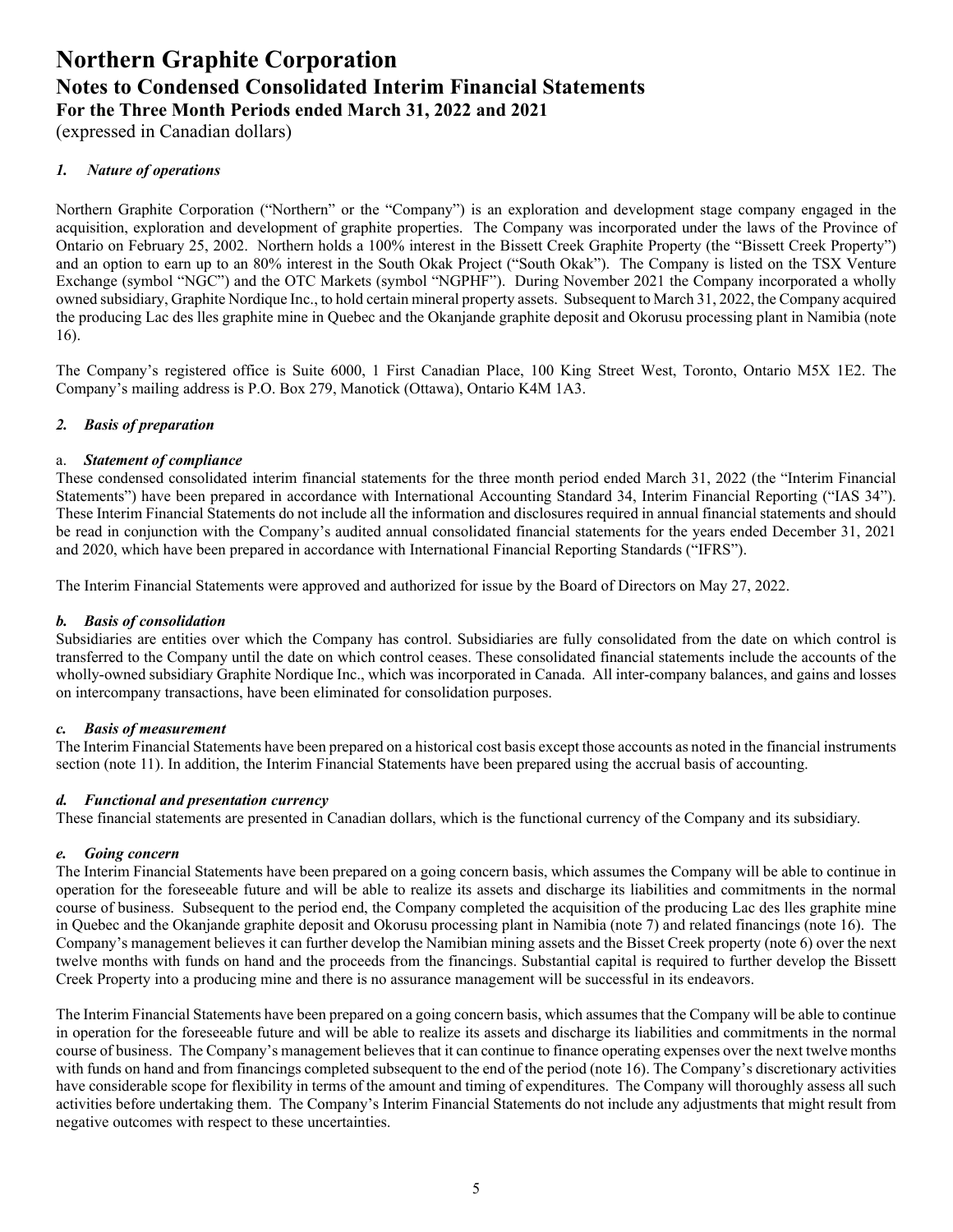(expressed in Canadian dollars)

### *f. Critical accounting estimates and judgments*

The preparation of the Interim Financial Statements requires management to make estimates and judgments at the date of the Interim Financial Statements. By their nature, these estimates and judgments are subject to uncertainty and the effect on the Interim Financial Statements of changes in such estimates in future periods could be significant. The significant estimates and made by management in applying the Company's accounting policies are consistent with those that applied to the annual audited financial statements and actual results may differ from these estimates.

### *3. Significant accounting policies*

These Interim Financial Statements have been prepared using accounting policies that are consistent with those used in the preparation of the Company's audited annual financial statements for the years ended December 31, 2021 and 2020.

### *4. Marketable securities*

During 2020, the Company received 2,000,000 common shares of Electric Royalties Ltd. ("ERL") under the terms of an agreement for the sale of a one percent royalty on the Bissett Creek Property to ERL (note 6). For accounting purposes, these common shares are designated as fair value through profit and loss and are recorded at fair value based upon the quoted market price of ERL's common shares on the TSX Venture Exchange with a discount applied in the prior year for lack of marketability relating to security-specific trading restrictions which expired on January 15, 2022. The following table summarizes information regarding the Company's marketable securities.

| Balance, December 31, 2020        | 336,315  |
|-----------------------------------|----------|
| Unrealized gain                   | 413,685  |
| <b>Balance, December 31, 2021</b> | 750,000  |
| Unrealized loss                   | (70,000) |
| <b>Balance, March 31, 2022</b>    | 680,000  |

### *5. Property, equipment and intangibles*

|                                   | <b>Buildings and</b><br><i>improvements</i><br>S | <b>Process</b><br>building | Equipment<br>S | <b>Intangibles</b><br>work in progress<br>D | <b>Total</b><br>ъ |
|-----------------------------------|--------------------------------------------------|----------------------------|----------------|---------------------------------------------|-------------------|
| Cost                              |                                                  |                            |                |                                             |                   |
| <b>Balance, December 31, 2021</b> | 105,384                                          | 623,714                    | 590,919        |                                             | 1,320,017         |
| <b>Additions</b>                  |                                                  |                            |                | 93,111                                      | 93,111            |
| Balance, March 31, 2022           | 105,384                                          | 623,714                    | 590,919        | 93,111                                      | 1,413,128         |
| <b>Accumulated depreciation</b>   |                                                  |                            |                |                                             |                   |
| <b>Balance, December 31, 2021</b> | 105,384                                          | 554,255                    | 590,753        |                                             | 1,250,392         |
| Depreciation                      |                                                  | 7,861                      | 13             |                                             | 7,874             |
| Balance, March 31, 2022           | 105,384                                          | 562,116                    | 590,766        |                                             | ,258,266          |
| Net book value                    |                                                  | 61,598                     | 153            | 93,111                                      | 154.862           |

|                                            | <b>Buildings and</b><br><i>improvements</i><br>S | <b>Process</b><br>building<br>S | Equipment<br>S | <b>Intangibles</b><br>work in<br>progress | <b>Total</b> |
|--------------------------------------------|--------------------------------------------------|---------------------------------|----------------|-------------------------------------------|--------------|
| Cost                                       |                                                  |                                 |                | D                                         |              |
| <b>Balance, December 31, 2020 and 2021</b> | 105,384                                          | 623.714                         | 590,919        |                                           | 1,320,017    |
| <b>Accumulated depreciation</b>            |                                                  |                                 |                |                                           |              |
| <b>Balance, December 31, 2020</b>          | 105,384                                          | 522,812                         | 590,701        |                                           | 1,218,897    |
| Depreciation                               |                                                  | 31,442                          | 14             |                                           | 31,496       |
| <b>Balance, December 31, 2021</b>          | 105,384                                          | 554,254                         | 590,755        |                                           | 1,250,393    |
| Net book value                             |                                                  | 69.460                          | 164            |                                           | 69,624       |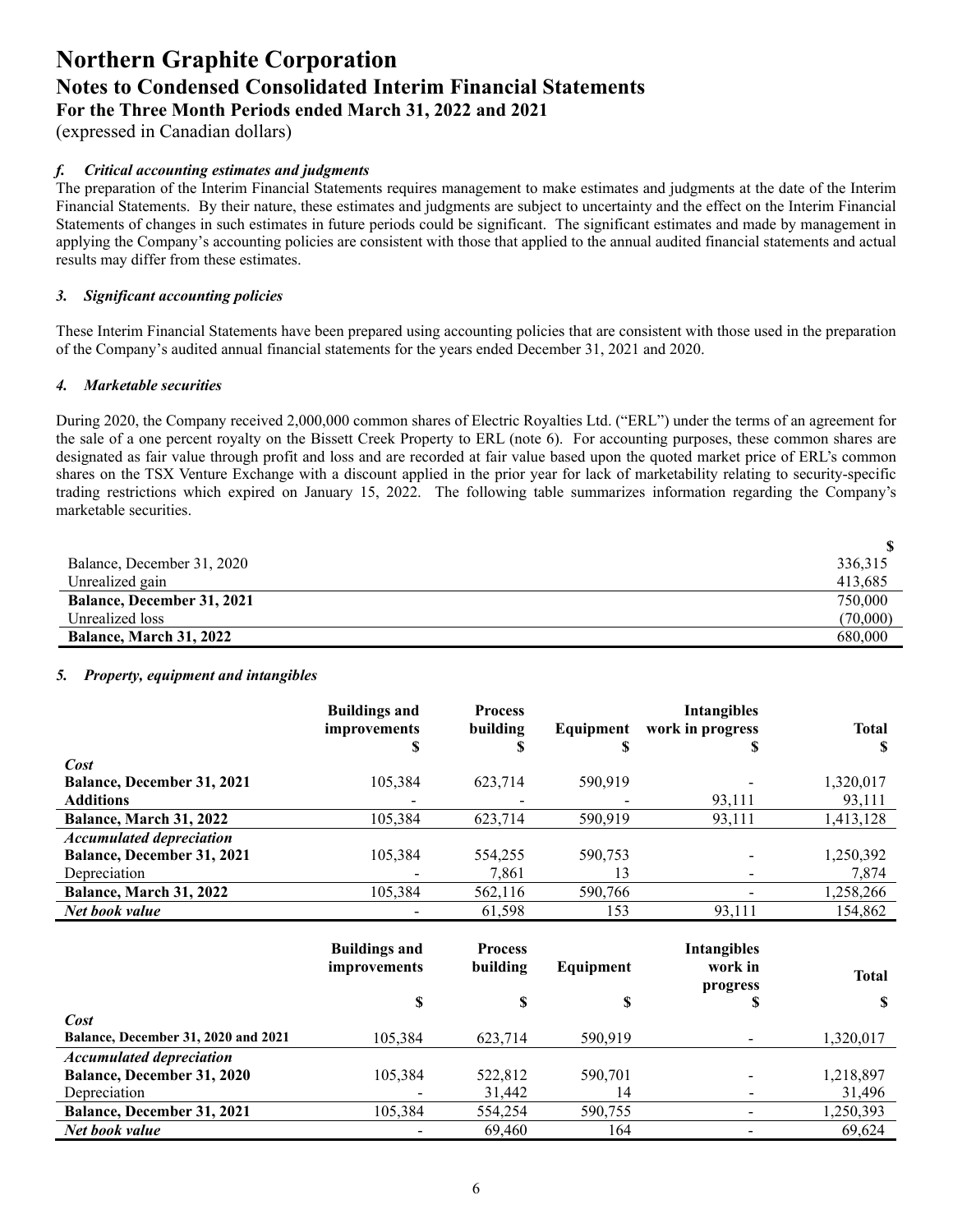(expressed in Canadian dollars)

### *6. Exploration and evaluation assets*

For the periods ended March 31, 2022 and December 31, 2021 exploration and evaluation expenditures are as follows:

|                                   | <b>Bisset Creek</b> | <b>South Okak</b> | <b>Total</b> |
|-----------------------------------|---------------------|-------------------|--------------|
|                                   | S                   |                   | D            |
| <b>Balance, December 31, 2021</b> | 12,958,941          | 559,452           | 13,518,393   |
| Environmental and mine permitting | 30,069              |                   | 30,069       |
| Engineering                       | 16,200              | -                 | 16,200       |
| Community engagement              | 57,350              |                   | 57,350       |
| Site costs and royalties          | 19.500              |                   | 19,500       |
| Balance, March 31, 2022           | 13.082.060          | 559,452           | 13,641,512   |

|                                          | <b>Bisset Creek</b><br>\$ | <b>South Okak</b><br>D   | <b>Total</b><br>S |
|------------------------------------------|---------------------------|--------------------------|-------------------|
| <b>Balance, December 31, 2020</b>        | 12,623,846                |                          | 12,623,846        |
| Cash option payment                      |                           | 50,000                   | 50,000            |
| Common shares issued for property option |                           | 250,000                  | 250,000           |
| Claim staking                            | $\overline{\phantom{a}}$  | 16.185                   | 16,185            |
| Geological                               | $\,$                      | 229,725                  | 229,725           |
| Geophysical                              |                           | 13,542                   | 13,542            |
| Environmental and mine permitting        | 153,161                   |                          | 153,161           |
| Engineering                              | 27,330                    |                          | 27,330            |
| Metallurgical                            | 74.197                    | $\overline{\phantom{0}}$ | 74,197            |
| Site costs and royalties                 | 80,407                    |                          | 80,407            |
| <b>Balance, December 31, 2021</b>        | 12,958,941                | 559,452                  | 13,518,393        |

### *Bissett Creek Property, Ontario, Canada*

The Company has a 100% interest in the Bissett Creek Property which consists of a 1,938 hectare mining lease, expiring in June, 2034, a 565 hectare mining lease, expiring in August, 2035, and 52 cells under Ontario's claim system totaling approximately 1,159 hectares. All leases and cells are located in the United Townships of Head, Clara and Maria, in the County of Renfrew, Ontario.

The Company is required to make royalty payments of \$20 per ton of graphite concentrate produced to the previous owners and is subject to a 2.5% net smelter return payable on any other minerals derived and sold from the Bissett Creek Property. An advance royalty of \$27,000 per annum is payable in semi-annual installments and is recorded in exploration and evaluation assets. The advance will be credited against any future royalty payments.

During 2020, the Company closed the sale of a one percent gross revenue royalty ("GRR") on its Bissett Creek Property to Electric Royalties Ltd. for \$500,000 in cash and 2,000,000 shares of ERL (note 4). Under the terms of the agreement, ERL also has a two-year option to acquire an additional half of one percent GRR by paying \$750,000, of which 25 percent can be paid in ERL shares. The Company has the option to buy back half of one percent of the initial GRR at any time after twelve months by returning the shares or paying \$1,500,000 in cash.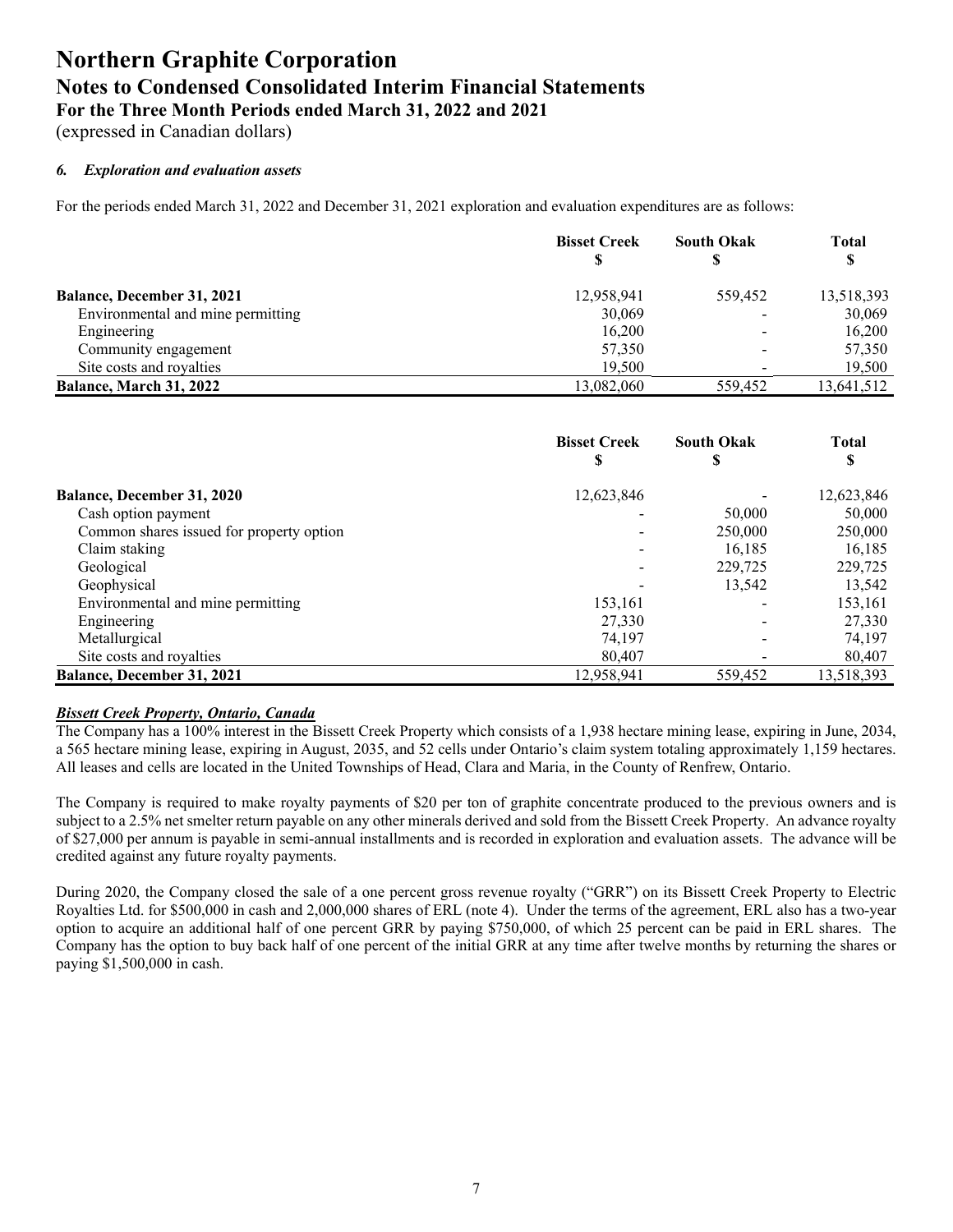(expressed in Canadian dollars)

### *South Okak Project, Labrador, Canada*

During 2021, the Company entered into an option agreement to earn up to an 80% interest in the South Okak nickel-copper-cobalt project, located 80 kilometres southeast of Voisey's Bay, Labrador. The project comprises a total of 503 claims covering 12,575 hectares. Under the term of the option agreement, the Company has a first option to earn a 49% interest in the project by incurring exploration expenditures and making cash and/or share payments as follows: (i) payment of \$50,000 in cash (paid) and the issuance of 500,000 common shares (issued) following the June 7, 2021 effective date of the option agreement; (ii) incurring cumulative exploration expenditures of \$250,000 (completed) prior to March 1, 2022 and \$500,000 in cumulative expenditures prior to March 1, 2023; (iii) payment of \$75,000 in cash, plus \$200,000 in cash or common shares, at the Company's option, by June 7, 2023; and, (iv) incurring cumulative exploration expenditures of \$1 million prior to March 1, 2024. Following the first option, the Company has a second option to increase its interest in the project from 49% to 80% as follows: (i) payment of \$75,000 in cash, plus \$200,000 in cash or common shares, at the Company's option, by June 7, 2024; and, (ii) incurring cumulative exploration expenditures of \$1,500,000 prior to March 1, 2025. Following completion of the second option earn-in, the optionors will be carried to production on their 20% interest.

### *Mousseau West, Quebec, Canada*

During February 2022, the Company entered into an option agreement (the "Agreement") that provides it with an option to acquire a 100% interest in the Mousseau West Graphite property (the "Property"), subject to the owners retaining a 2% net smelter royalty. Pursuant to the Agreement, the Company has paid \$50,000 for the six month exclusive right to conduct due diligence on the Property which was expensed during the period as the Company did not have title any mineral rights. If the Company elects to exercise its option, it can acquire the Property for \$500,000 in cash and the issuance of 900,000 common shares of the Company, subject to the acceptance of the TSX Venture Exchange. The Company will also have the right to acquire the 2% NSR from the owners at any time upon the payment of \$1,000,000.

### *7. Acquisition of Lac des Iles Graphite Mine and Namibian Graphite Deposit and Processing Plant*

During December 2021, the Company entered into binding purchase and sale agreements to acquire 100% ownership of the producing Lac des Iles graphite mine in Quebec ("LDI") and the Okanjande graphite deposit and Okorusu processing plant in Namibia (the "Okanjande Project") for approximately \$48 million (US\$37.5 million) from subsidiaries of Imerys SA. Approximately \$27.8 million (US\$21.7 million) relates to the purchase of LDI and \$20.2 million (US\$15.8 million) relates to the purchase of Okanjande Project. Closing of the acquisitions were subject to a number of conditions including final approval of the TSX Venture Exchange and the closing of related financings, both of which occurred subsequent to March 31, 2022 (note 16).

The Company determined the transactions are to be considered as two separate transactions. The acquisition of LDI and related assets will be accounted for as a business combination. due to the existence of inputs, processes and outputs. The acquisition of the shares of Imerys Gecko Holdings (Namibia) (Pty) Ltd., which owns the Okanjande Project, will be accounted for as an asset acquisition, due in part to the fact that operations are on care and maintenance. The Company has recorded \$678,043 (2021 - \$619,209) as deferred costs related to the asset acquisition of Imerys Gecko Holdings (Namibia) (Pty) Ltd. and expensed \$66,832 (2021 - \$933,572) in business combination related costs for the LDI assets. In addition, management has recorded \$1,987,778 (2021 - \$131,283) in deferred financing costs related to the transactions which includes agent's warrants issued in connection with a private placement (note 8) with a fair market value of \$744,719.

A finder's fee of \$810,000 (EUR585,000) is payable in connection with the transactions and was paid subsequent to March 31, 2022.

### *8. Share capital*

### **Authorized**

The Company is authorized to issue an unlimited number of common shares.

### **Private Placements**

### **For the Three Months Ended March 31, 2022**

During February 2022, the Company completed an initial closing of a brokered private placement raising gross proceeds of \$19,321,875 through the sale of 25,762,500 subscription receipts at a price of \$0.75 per subscription receipt. Each subscription receipt shall be deemed to be automatically exercised, without payment of any additional consideration and without further action on the part of the holder thereof, into one unit upon satisfaction of certain escrow release conditions relating to the closing of the acquisition of LDI and the Okanjande Project (note 7). Each unit is comprised of one common share of the Company and one-half of one share purchase warrant. Each warrant shall be exercisable to acquire one common share at a price of \$1.10 per common share for a period of 24 months from the date the escrow release conditions are satisfied.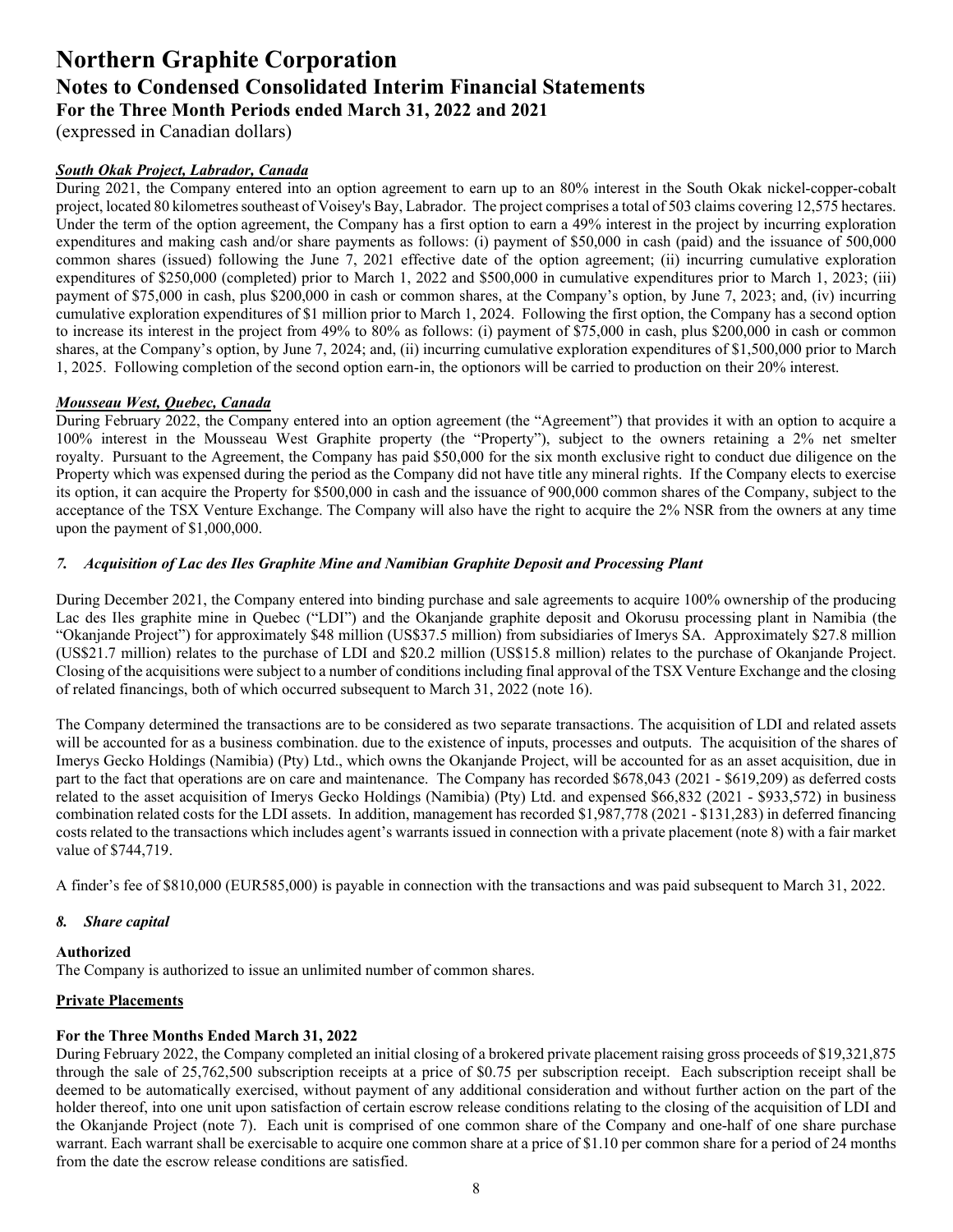(expressed in Canadian dollars)

The net funds received were held in escrow and the subscription proceeds were recorded as subscription receipts payable prior to the satisfaction of the escrow release conditions. Subsequent to March 31, 2022, the escrow release conditions were satisfied and the subscription receipts converted into units consisting of one common share and one-half share purchase warrant (note 16).

In connection with the initial closing of the private placement, the agents received 1,545,750 agent's warrants with a fair market value of \$744,719 and will receive a cash fee of \$1,159,312, of which, \$579,656 was paid on the initial closing. Each agent's warrant is exercisable for one common share at an exercise price of \$0.75 per common share at any time on or before February 10, 2024.

### **For the Three Months Ended March 31, 2021**

On February 12, 2021, the Company closed a non-brokered private placement financing raising gross proceeds of \$2,992,640 with the sale of 10,688,000 units at a price of \$0.28 per unit. Each unit was comprised of one common share and one-half share purchase warrant with each whole warrant entitling the holder to purchase one common share at a price of \$0.45 per share. A total of 5,344,000 warrants were issued with an expiry date of February 12, 2023. A cash finder's fees of \$153,888 was paid in connection with the placement.

### **Warrants**

Information with respect to the Company's warrants is as follows:

|                                       | Number of<br>Warrants    | Weighted average<br>exercise price |
|---------------------------------------|--------------------------|------------------------------------|
| <b>Balance, December 31, 2020</b>     | 6,200,487                | 0.47                               |
| Warrants issued<br>Warrants exercised | 5,344,000<br>(5,070,666) | 0.45<br>0.47                       |
| Warrants expired                      | (1,381,321)              | 0.47                               |
| <b>Balance, December 31, 2021</b>     | 5,092,500                | 0.45                               |
| Warrants issued                       | 1,545,750                | 0.75                               |
| Warrants exercised                    | (347,500)                | 0.45                               |
| <b>Balance, March 31, 2022</b>        | 6,290,750                | 0.52                               |

The Company's warrants outstanding as at March 31, 2022 are as follows:

| <b>Exercise price</b> | Number of<br>Warrants<br>Outstanding | <b>Expiry date</b> |
|-----------------------|--------------------------------------|--------------------|
| \$0.45                | 4,745,000                            | February 12, 2023  |
| \$0.75                | 1,545,750                            | February 10, 2024  |
|                       | 6,290,750                            |                    |

As at March 31, 2022, the weighted average remaining contractual life of warrants outstanding is 1.12 years (December 31, 2021 – 1.12 years).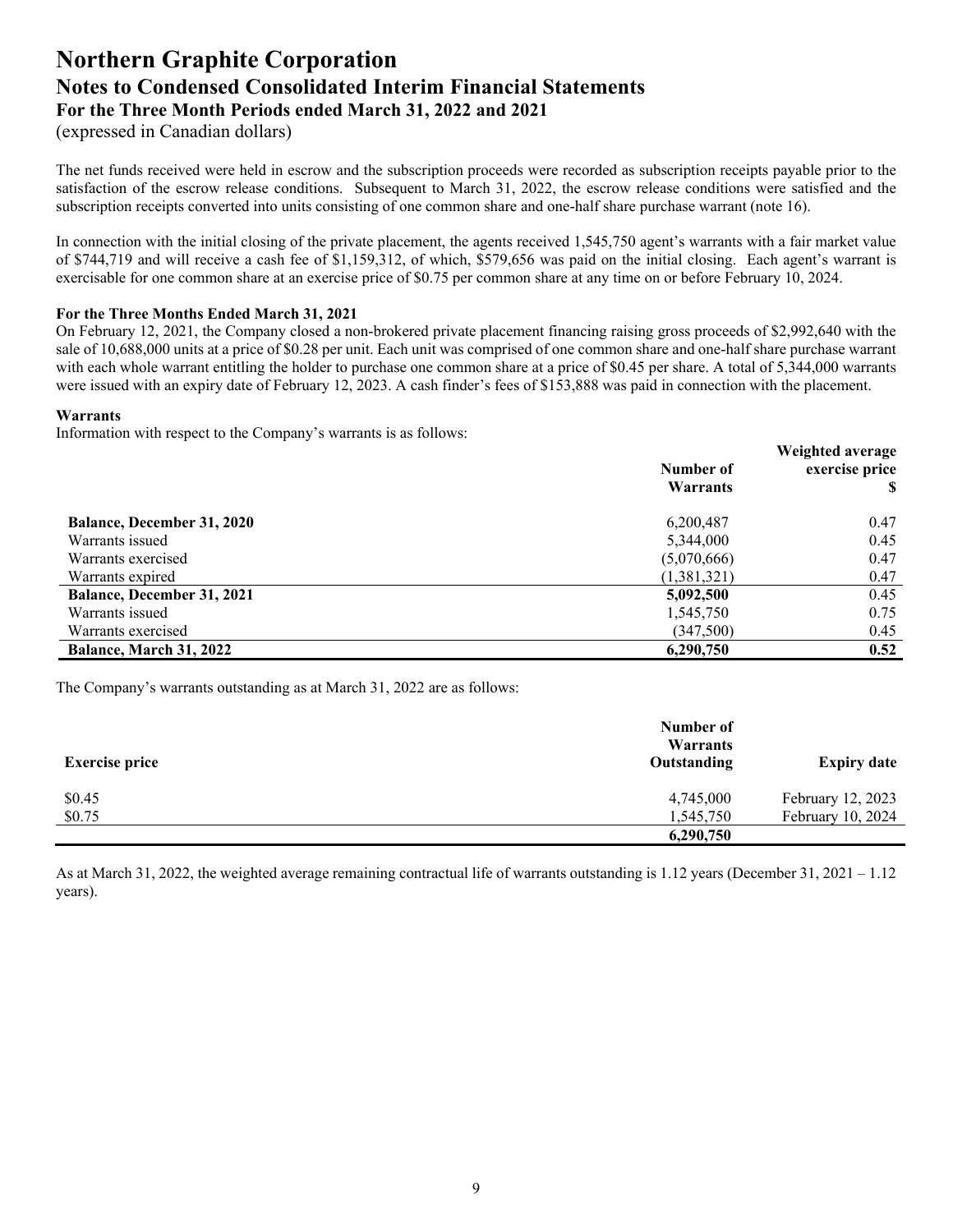(expressed in Canadian dollars)

The value of warrants determined during the periods ended March 31, 2022 and 2021 utilized the Black-Scholes option pricing model with input factors and assumptions as follows:

|                                                   | <b>Three Months Ended</b><br>March 31,<br>2022 | <b>Three Months Ended</b><br>March 31,<br>2021 |
|---------------------------------------------------|------------------------------------------------|------------------------------------------------|
| Warrants granted during the period                | 1,545,750                                      | 5,344,000                                      |
| Weighted-average exercise price                   | \$0.75                                         | \$0.45                                         |
| Expected warrant life                             | 2 years                                        | 2 years                                        |
| Expected volatility                               | 109%                                           | 109%                                           |
| Risk-free interest rate                           | 1.50%                                          | $0.23\%$                                       |
| Dividend yield                                    | Nil                                            | Nil                                            |
| Forfeiture rate                                   | Nil                                            | Nil                                            |
| Weighted-average fair value (Black-Scholes value) | \$0.48                                         | \$0.22                                         |

### **Stock options**

The Company has adopted a stock option plan (the "Option Plan") for directors, officers, employees and consultants of the Company. Under the Option Plan, the Company may grant non-transferable stock options to purchase common shares of the Company for a period of up to ten years from the date of the grant. The maximum number of common shares reserved for issuance under the Option Plan together with any common shares reserved for issuance pursuant to any other stock options may not exceed 10% of the issued and outstanding common shares of the Company.

A summary of the Option Plan activity is presented below:

|                                   | Number of<br>options | Weighted average<br>exercise price |
|-----------------------------------|----------------------|------------------------------------|
| <b>Balance, December 31, 2020</b> | 4,750,000            | 0.39                               |
| Granted                           | 3,250,000            | 0.50                               |
| Expired                           | (2,200,000)          | 0.50                               |
| <b>Balance, December 31, 2021</b> | 5,800,000            | 0.41                               |
| Granted                           | 2,575,000            | 0.75                               |
| Expired                           | (250,000)            | 0.50                               |
| Balance, March 31, 2022           | 8,125,000            | 0.52                               |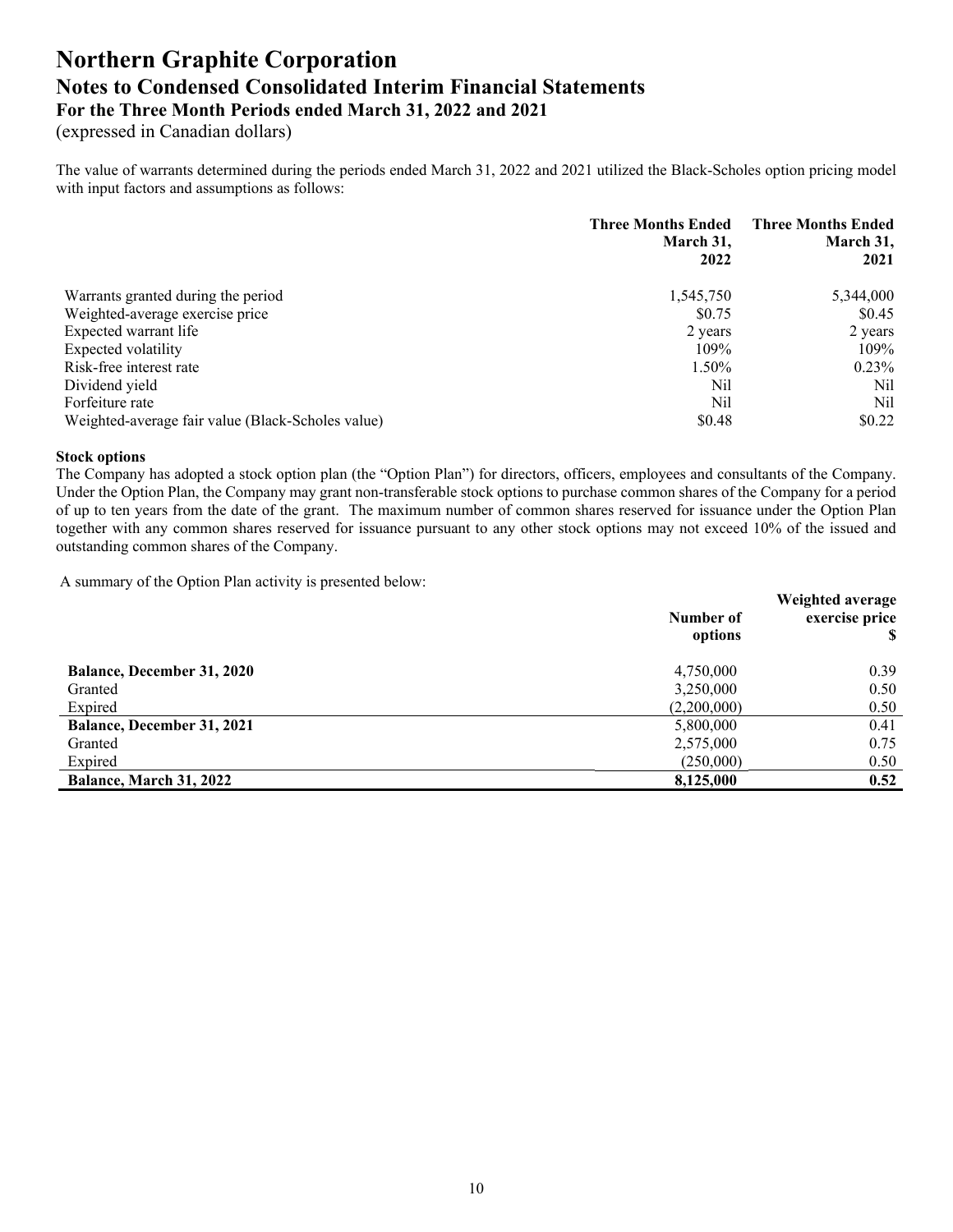(expressed in Canadian dollars)

A summary of the Company's outstanding stock options at March 31, 2022 is as follows:

|                       | <b>Stock options</b> | <b>Stock options</b> |                    |
|-----------------------|----------------------|----------------------|--------------------|
| <b>Exercise price</b> | outstanding          | exercisable          | <b>Expiry date</b> |
| \$0.20                | 100,000              | 100,000              | July 23, 2022      |
| \$0.20                | 1,500,000            | 1,500,000            | July 23, 2025      |
| \$0.25                | 150,000              | 150,000              | January 21, 2024   |
| \$0.50                | 200,000              | 200,000              | November 27, 2022  |
| \$0.50                | 600,000              | 600,000              | January 12, 2023   |
| \$0.50                | 200,000              | 200,000              | February 22, 2023  |
| \$0.50                | 2,800,000            | 2,800,000            | April 15, 2026     |
| \$0.75                | 500,000              | 125,000              | December 31, 2026  |
| \$0.75                | 100,000              |                      | January 2, 2023    |
| \$0.75                | 300,000              |                      | October 31, 2024   |
| \$0.75                | 250,000              | 100,000              | March 8, 2026      |
| \$0.75                | 1,325,000            | 1,325,000            | January 30, 2027   |
| \$0.75                | 75,000               |                      | January 2, 2023    |
| \$0.75                | 25,000               | 25,000               | December 31, 2023  |
|                       | 8,125,000            | 7,125,000            |                    |

As at March 31, 2022, the weighted average remaining contractual life of stock options outstanding is 3.46 years (December 31, 2021  $-3.24$  years). As at December 31, 2021, a total of 5,750,000 stock options were exercisable.

The value of stock options determined during the three months ended March 31, 2022 and 2021 utilized the Black-Scholes option pricing model with input factors and assumptions as follows:

|                                                   | <b>Three Months Ended</b><br>March 31,<br>2022 | <b>Three Months Ended</b><br>March 31,<br>2021 |
|---------------------------------------------------|------------------------------------------------|------------------------------------------------|
| Stock options granted during the period           | 2,575,000                                      | 200,000                                        |
| Weighted-average exercise price                   | \$0.75                                         | \$0.50                                         |
| Expected stock option life                        | 1 to 5 years                                   | 2 years                                        |
| Expected volatility                               | $91\%$ to $119\%$                              | 109.5%                                         |
| Risk-free interest rate                           | 0.97% to 1.64%                                 | $0.23\%$                                       |
| Dividend yield                                    | Nil                                            | Nil                                            |
| Forfeiture rate                                   | Nil                                            | Nil                                            |
| Weighted-average fair value (Black-Scholes value) | \$0.54                                         | \$0.32                                         |

As at March 31, 2022 there was \$301,069 of unrecognized share-based compensation costs related to unvested stock option awards granted under the Option Plan.

### **Contributed surplus**

Contributed surplus as at March 31, 2022 and December 31, 2021 consists of a share-based payment reserve related to stock options issued under the Option Plan.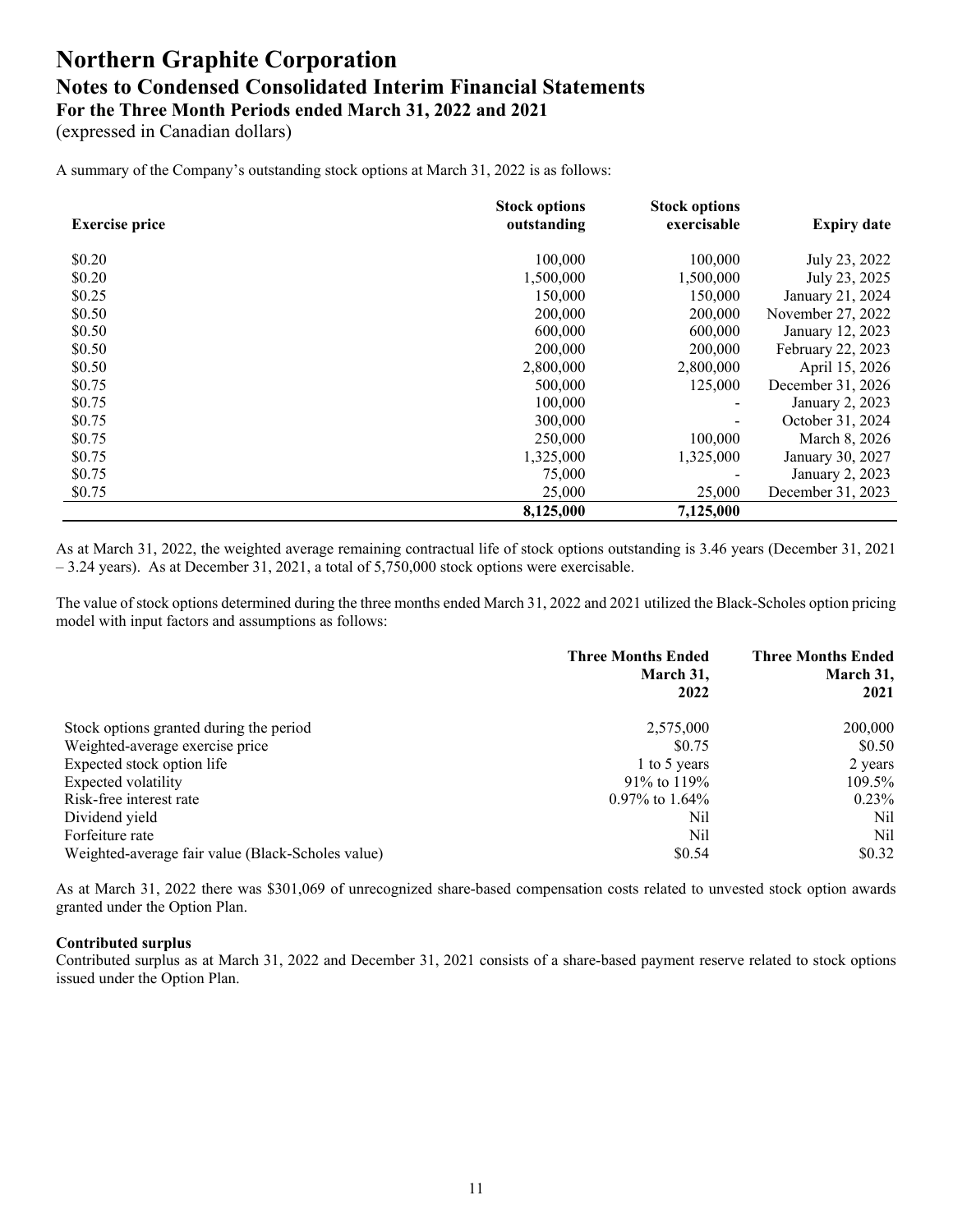(expressed in Canadian dollars)

### *9. Capital disclosures*

The Company's capital consists of the equity attributable to the common shareholders, comprised of share capital and accumulated deficit. The Company's objective when managing capital is to safeguard the Company's ability to continue as a going concern so that it can continue to explore and develop its mineral resource property for the benefit of its shareholders. The Company manages its capital structure and makes adjustments based on the funds available to the Company in light of changes in economic conditions. The Board of Directors does not establish quantitative return on capital criteria for management, but rather relies on the expertise of the Company's management to sustain the future development of the Company. In order to facilitate the management of its capital requirements, the Company prepares annual expenditure budgets that consider various factors, including successful capital deployment and general industry conditions. Management reviews its capital management approach on an ongoing basis and believes that this approach, given the relative size of the Company, is reasonable.

As the Company is an exploration stage company, it has no revenues and its principal source of capital is from the issue of common shares. In order to achieve its objectives, the Company will spend its existing working capital and raise additional funds as required.

The Company is not subject to externally imposed capital requirements and there were no changes to the Company's approach to capital management during the periods presented in these Interim Financial Statements.

### *10. Supplemental cash flow information*

Non-cash transactions not reflected in the statements of cash flows are as follows:

|                                                                                                                             | <b>Three Months Ended</b><br>March 31,<br>2022 | <b>Three Months Ended</b><br>March 31,<br>2021 |
|-----------------------------------------------------------------------------------------------------------------------------|------------------------------------------------|------------------------------------------------|
| Exploration and evaluation costs in accounts payable and accrued liabilities<br>Fair value of warrants issued for financing | 20.418<br>744,719                              | 16.890                                         |

### *11. Financial instruments and risk management*

### **Fair value**

Certain of the Company's accounting policies and disclosures require the determination of fair value. Fair value represents the amount at which a financial instrument could be exchanged between willing parties, based on current markets for instruments with the same risk, principal and remaining maturity. Fair value estimates are based on quoted market values and other valuation methods. Fair values have been determined for measurement and/or disclosure purposes based on the fair value hierarchy contained in the Company's financial instrument accounting policy. When applicable, further information about the assumptions made in determining fair values is disclosed in the notes specific to that asset or liability.

As at March 31, 2022 the levels in the fair value hierarchy into which the Company's financial assets and liabilities are measured and recognized on the statement of financial position at fair value on a recurring basis are categorized as follows: cash and cash equivalents and marketable securities (Level 1) of \$1,248,162 (December 31, 2021 - \$4,327,643).

As at March 31, 2022 and December 31, 2021, there were no financial assets and liabilities measured and recognized at fair value on a non-recurring basis. The Company's policy for determining when a transfer occurs between levels in the fair value hierarchy is to assess the impact at the date of the event or the change in circumstances that could result in a transfer. There were no transfers between Level 1, Level 2 and Level 3 during the three months ended March 31, 2022 and the year ended December 31, 2021. As at March 31, 2022 and December 31, 2021, there were no financial assets or liabilities measured and recognized in the statements of financial position at fair value that would be categorized as Level 2 or Level 3 in the fair value hierarchy.

The carrying value of cash and cash equivalents, funds held in escrow, accounts payable and accrued liabilities and subscription receipts payable approximates fair value due to the short-term nature of these financial instruments. The carrying value of the reclamation deposit approximates its fair value as it bears a market rate of interest.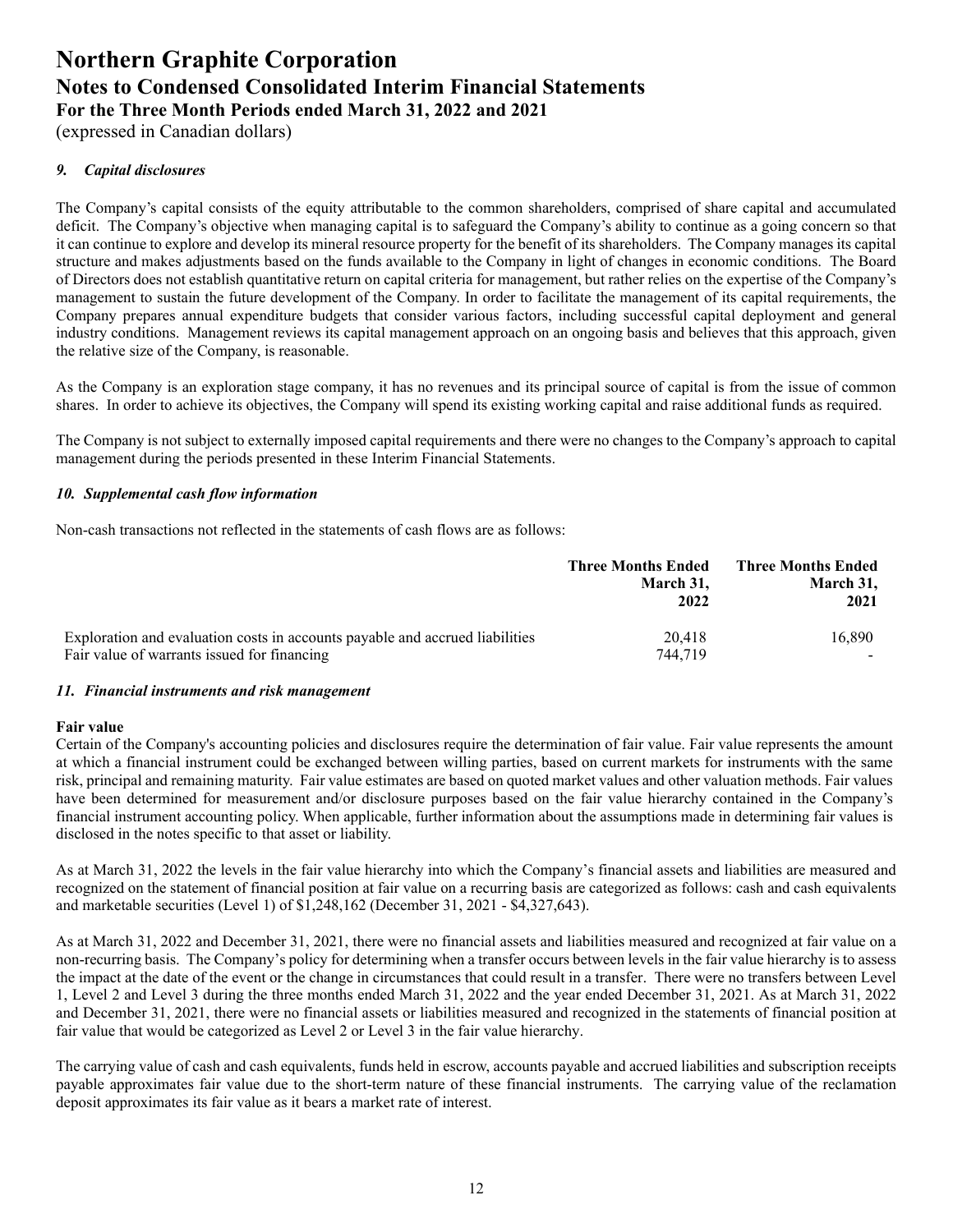(expressed in Canadian dollars)

### **Currency risk**

As the majority of the Company's expenditures are in Canadian dollars, the Company limits its exposure to currency risk by maintaining its cash and cash equivalents in Canadian dollars. The Company periodically carries a portion of its accounts payable and accrued liabilities in foreign currency such as US dollars, and is subject to currency risk on these balances. However, the Company considers this risk to be minimal.

### **Credit risk**

Credit risk is the risk of a loss if a counterparty to a financial instrument fails to meet its contractual obligations. The Company limits its exposure to credit risk by holding its cash in deposits with high credit quality Canadian financial institutions, and considers this risk to be minimal.

### **Liquidity risk**

Liquidity risk is the risk that the Company will not be able to meet is financial obligations as they come due. The Company manages its liquidity risk through the management of its capital structure. Further discussion on liquidity and management's plans are outlined in note 2.

### **Interest rate risk**

Interest rate risk is the risk that the fair value of future cash flows of a financial instrument will fluctuate because of changes in market interest rates. The Company is not exposed to interest rate risk due to the short-term nature of its financial instruments.

### *12***.** *Related party transactions and compensation of key management*

During the three month period ended March 31, 2022, the Company expensed salary and compensation to key management personnel of \$242,000 (March 31, 2021 – \$45,000) and management fees to a company owned and controlled by key management personnel of  $$29,448$  (March 31, 2021 –  $$19,204$ ). During the three month period ended March 31, 2022, the Company expensed directors' fees of \$15,000 (March 31, 2021 – \$15,000). During the three month period ended March 31, 2022, the Company expensed share-based payments for stock options granted to key management personnel and directors of \$892,813 (March 31, 2021 – \$Nil).

As at March 31, 2022, \$9,863 (December 31, 2021 – \$8,238) was included in accounts payable and accrued liabilities owing to officers and directors relating to management and director fees and for reimbursement of expenses.

### *13***.** *Commitments*

### **Leased mineral claims**

In connection with the Bissett Creek Property, the Company is required to make royalty payments of \$20 per ton of graphite concentrate produced to the previous owners and a 2.5% net smelter return is payable on any other minerals derived and sold from the Bissett Creek Property. An advance royalty of \$27,000 per annum is payable in semi-annual installments. The advances will be credited against any future production royalty payments.

During 2020, the Company closed the sale of a 1% gross revenue royalty ("GRR") on its Bissett Creek Property to Electric Royalties Ltd. (note 4).

### **Contractual obligations**

As at March 31, 2022 and 2021, the Company had no contractual obligations which related to costs associated with work at the Bissett Creek Property.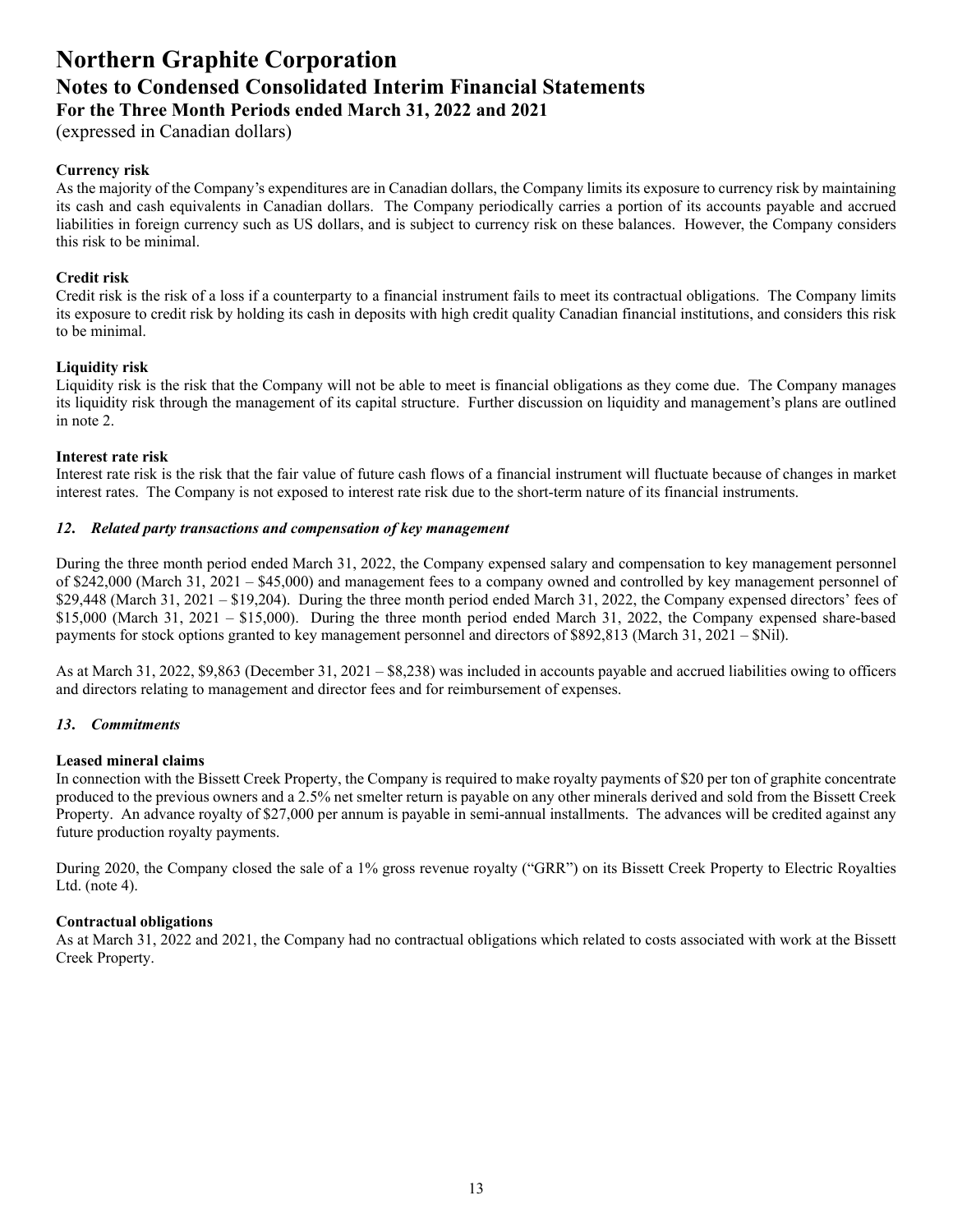(expressed in Canadian dollars)

### *14. Provisions*

During 2012, the Company filed a revised Mine Closure Plan ("MCP") which was accepted by the Ontario Ministry of Energy, Northern Development and Mines ("MENDM"). In accordance with the MCP, the Company is required to deposit \$2,329,008 with the Minister of Finance for the Province of Ontario prior to the commencement of commercial production. This represents the estimated amount that would be required to restore the Bissett Creek Property to its original environmental state after the mine has been constructed and operations cease. A deposit of \$845,883 (December 31, 2021 – \$845,883), including accrued interest, has been made and has been accounted for as a long term deposit. The Company has recorded a provision of \$366,689 (December 31, 2021 – \$362,180) which represents the estimated current cost of reclamation. The reclamation deposit will be returned to the Company once the MENDM is satisfied that the obligations contained in the MCP have been performed by the Company. Due to a number of operational changes made to improve the economics of the Bissett Creek project and to the passage of time since the MCP was approved, the MENDM has informed the Company that it must file an amendment to the MCP which will include a recalculation of reclamation costs and the amount of the required deposit.

During the period the Company entered into an irrevocable letter of credit for \$1,816,588 as part of the security required for reclamation obligations relating to the Lac de Illes mine in Quebec in anticipation of the closing of the acquisition (note 16). The irrevocable letter of credit is secured by a cash deposit of \$1,816,588.

### *15. Segmented information*

The Company's operations comprise one reportable segment being the exploration and development of mineral resource properties. The Company's corporate and administrative offices are in Ontario, Canada. The Company's exploration and development activities are focused on the Bissett Creek Property in Ontario, Canada and the South Okak Project located in Labrador, Canada. All property and equipment and exploration and evaluation assets are located in Canada.

### *16. Subsequent events*

### **Closing of Acquisition of LDI and the Okanjande Project**

On April 29, 2022 the Company closed the 100% acquisition of LDI and the Okanjande Project in Namibia.

The acquisition of LDI was completed as a direct asset purchase with the assumption of certain liabilities and the business's employees through the Company's wholly-owned subsidiary Graphite Nordique Inc. As consideration for the acquisition the Company paid Imerys \$22,733,174 (USD\$17,771,400) in cash and issued to Imerys \$5,116,800 (US\$4,000,000) worth of units. The units each consisted of one common share and one-half of one share purchase warrant and had the same terms as the private placement described below, resulting in the issuance to Imerys of 6,841,600 common shares and 3,420,800 warrants. The final purchase price is subject to potential post transaction adjustments relating to working capital. Inventory, equipment, mineral interests and the assumption of reclamation liabilities were included in the purchase. The Company is in the process of determining the fair market values of the assets and liabilities purchased and the impact of the acquisition on the consolidated statement of loss.

The acquisition of the Okanjande Project was completed through the acquisition of Imerys Gecko Holdings (Namibia) (Pty) Ltd. As consideration for the acquisition, the Company paid Imerys and its joint venture partner \$20,236,943 (US\$15,820,000) in cash. The Company owns all the processing equipment necessary to produce graphite concentrate from ore mined from the Okanjande deposit. The Company has entered into a ten year lease with the owner of the Okorusu property for use of the land and buildings where the equipment is located. Under the terms of the lease, the Company made an initial payment of \$2,983,420 (EUR2,200,000) and must make annual payments of \$339,025 (EUR250,000) in each of the next four years. The Company is in the process of determining the fair market values of the equipment and mineral interests purchased and the impact of the acquisition on the consolidated statement of loss.

### **Completed Financings**

To fund the acquisition of LDI, the Okanjande Project and future working capital needs the Company completed the following financings subsequent to March 31, 2022:

### **Private Placement**

The Company completed a brokered private placement of 30,762,500 subscription receipts issued at a price of \$0.75 for gross proceeds of \$23,071,875. In addition to the initial closing of the private placement (note 8) in which the Company issued 25,762,500 subscription receipts for gross proceeds of \$19,321,875, the Company completed the final closing of the private placement which included 5,000,000